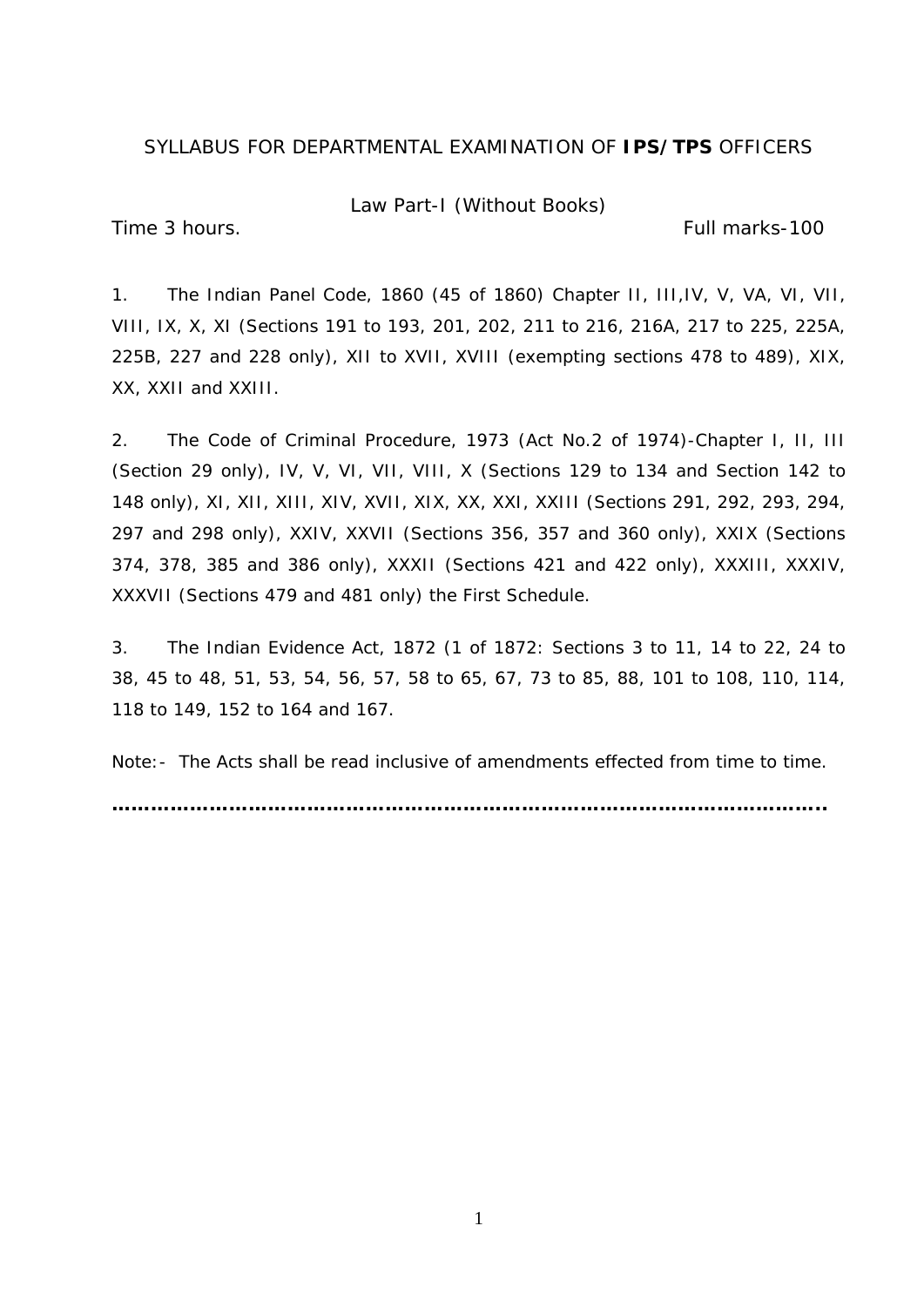### Law Part-II (With Books)

Time 3 hours. Full marks-100

- 1. The Arms Act, (64 of 1959) and the rules made there under.
- 2. The Prevention of Corruption Act, 1947 (2 of 1947).
- 3. The Delhi Special Police Establishment Act, 1946.
- 4. The Explosive substances Act, 1908 (6 of 1908).
- 5. The Cattle Trespass Act, 1871 (1 of 1871).
- 6. The Police Act, 1861 (5 of 1861).
- 7. The Police Act, 1949 (64 0f 1949).
- 8. The Police (incitement of Disaffection) Act, 1922 (22 of 1922).
- 9. The Police Forces (Restriction of Rights) Act, 1866 and the rules made there under.
- 10. The Press and Registration of Books Act, 1867 (25 of 1867) sections 1, 3 to 8A, 12 and 15 only.
- 11. The Indian Explosive Act, 1884 (4 of 1884) section 13 only.
- 12. The Motor Vehicles Act, 1939 (9 of 1939) sections 1 to 6, 17, 19, 71 to 91, 112 to 132 only.
- 13. The Indian Railways Act, 1890 (9 of 1890) sections 100, 101, 109 to 121, 126 to 132 only.
- 14. The Prevention of Cruelty to Animals Act, 1960.
- 15. The Identification of Prisoners Act, 1920 (33 of 1920).
- 16. The Foreigners Act, 1946 (31 of 1946).
- 17. The Foreigners Order, 1948.
- 18. The Suppression of Immoral Traffic in Women and Girls Act, 1956.
- 19. The Criminal Law Amendment Act, 1952.
- 20. The Children Act, 1960 (60 of 1960).
- 21. The Probation of Offenders Act, 1958 (20 of 1958).
- 22. The Essential Commodities Act, 1955 (10 of 1955).
- 23. The unlawful Activities (Prevention) Act, 1967 (37 of 1967).
- 24. The Tripura Security Act, 1980 (9 of 1980).
- 25. The Armed forces (Assam & Manipur) Special Powers Act, 1958.
- 26. The National Security Act.
- 27. Instructions on use of Army and C.R.P.F on internal Security duties.
- 28. Police Regulations Bengal, 1943 (The Acts/Rules/Regulations shall be read inclusive of Amendments made from time to time).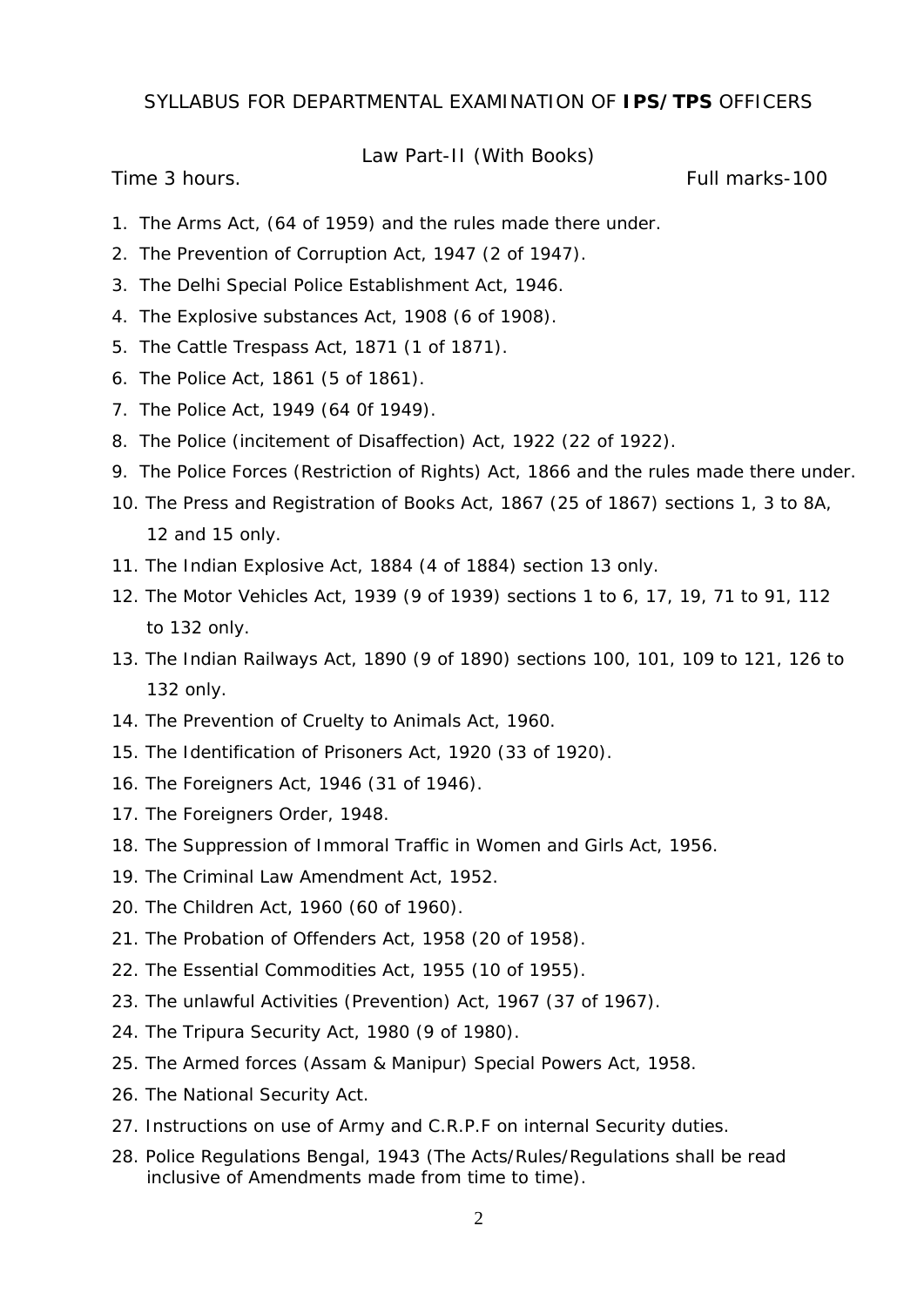# Accounts Part-I (Without Books)

Time-3 hours. Full marks-100

Chapter-27 of Part-IV. Auditor General of India). Chapter-37 of Part-V.

Chapters-6 to 8, 10, 11 of Part-II. (Of "An Introduction to Indian Government Chapters-13, 14, 21 of Part-III. Accounts & Audit" issued under authority of

;;;;;;;;;;;;;;;;;;;;;;;;;;;;;;;;;;;;;;;;;;;;;;;;;;;;;;;;;;;;;;;;;;;;;;;;;;;;;;;;;;;;;;

# SYLLABUS FOR DEPARTMENTAL EXAMINATION OF **IPS/TPS** OFFICERS

### Accounts Part-II (With Books)

# Time-3 hours. Full marks-100

- 1. Compilation of Fundamental & Supplementary Rules, Vol. 1 & II.
- 2. C. C. S (Pension) Rules, 1972 as applicable to Tripura.
- 3. C. C. S (Conduct) Rules, 1964.
- 4. C. C. S (Classification, control & appeal) Rules, 1965.
- 5. General Financial Rules, Vol. I.
- 6. Civil Accounts Code Vol. I.
- 7. Hand Book of Personnel Officers.
- 8. Compilation of Treasury Rules, Vol. I.
- 9. Compilation of Delegation of Financial Powers Rules, 1958.
- 10. Compilation of Financial Powers of Heads of Departments/Offices and Drawing and Disbursing Officers of the Government of Tripura.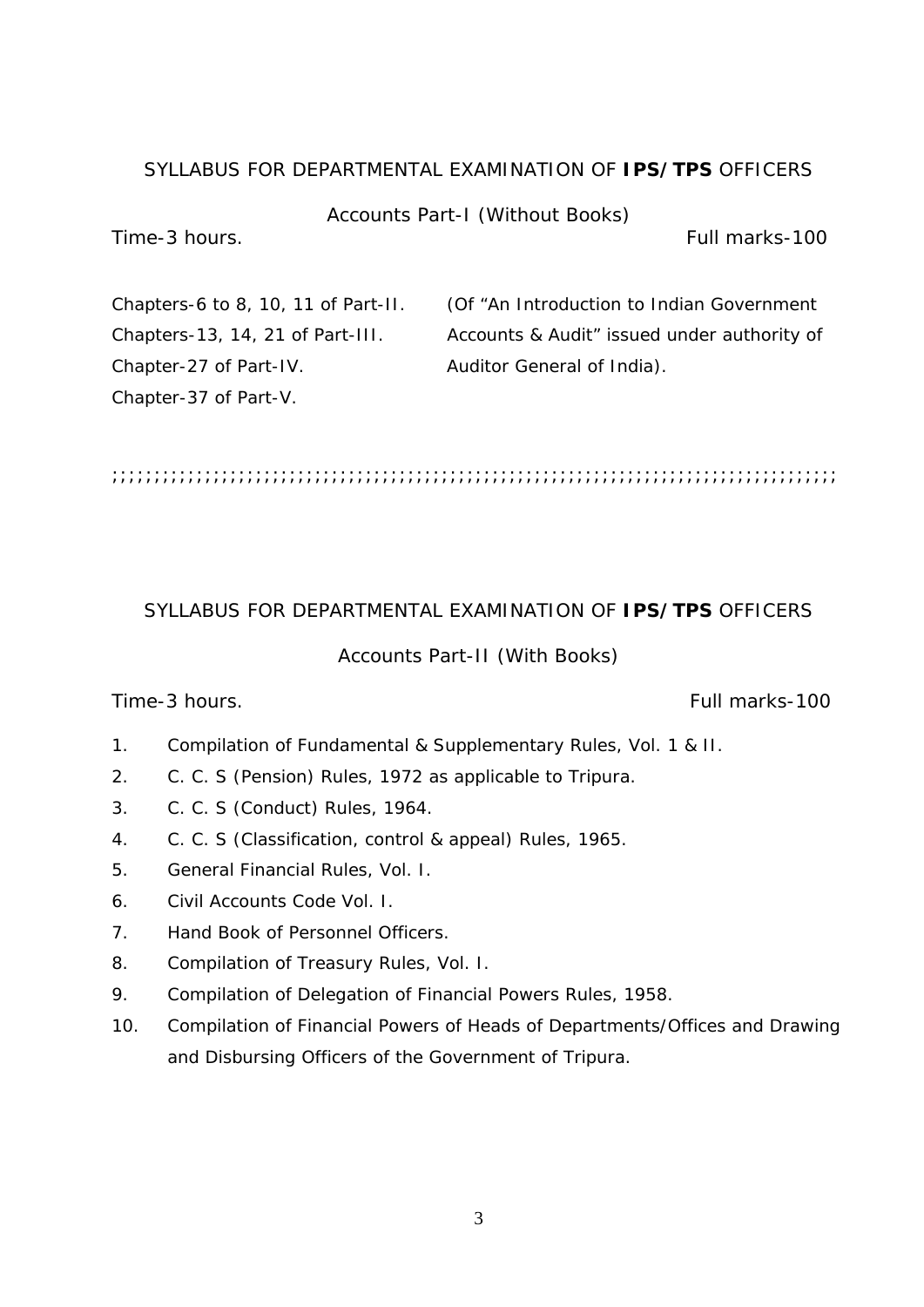# Criminology (Without Books)

Time-3 hours. Full marks-100

- 1. General :- a) Crime & Criminal. b) Forms of Crime. c) Extent of Crime in modern Society.
- 2. Factors shaping life and habits of criminals:- a) Physical Environment. b) Psychological and anatomical factors. c) Mental factors. d) Economic & Social factors.
- 3. Weapons, Tools & other Accessories used by Criminals.
- 4. Investigation of Crime:- a) Duties of Investigating Officers. b) Essential qualities & equipment of investigating Officer. c) General method and procedure of investigation. d) Inspections of scenes of occurrences and other local inspections. e) Examinations of Witness and persons accused. f) Modus operandi-study of-In aid to investigation.
- 5. Drawing, molding, training and allied arts.
- 6. Foot prints and finger prints.
- 7. Aids of science in criminal investigation and utilization of experts to aid detection.

I) Medical jurisprudence – (a) Homicide, (b) Poisoning, (c) Wounds, injuries & burns, (d) Sexual offences, (e) Suicide deaths, (f) Abortions and miscarriages, (g) Infanticide.

 II) Chemical analyst for analysis and comparison of blood stating fibers, poisons, viscose etc.

III) Fire-arms and explosive experts.

IV) Handwriting experts for questioned documents and forgery and for fixing individual from hand-writing.

V) Finger-print experts.

VI) Textile expert for comparisons of fibers and ropes.

VII) Experts in Microscopy, photography, X-rays, Ultraviolet rays and intra-red rays, acid and other chemical etc.